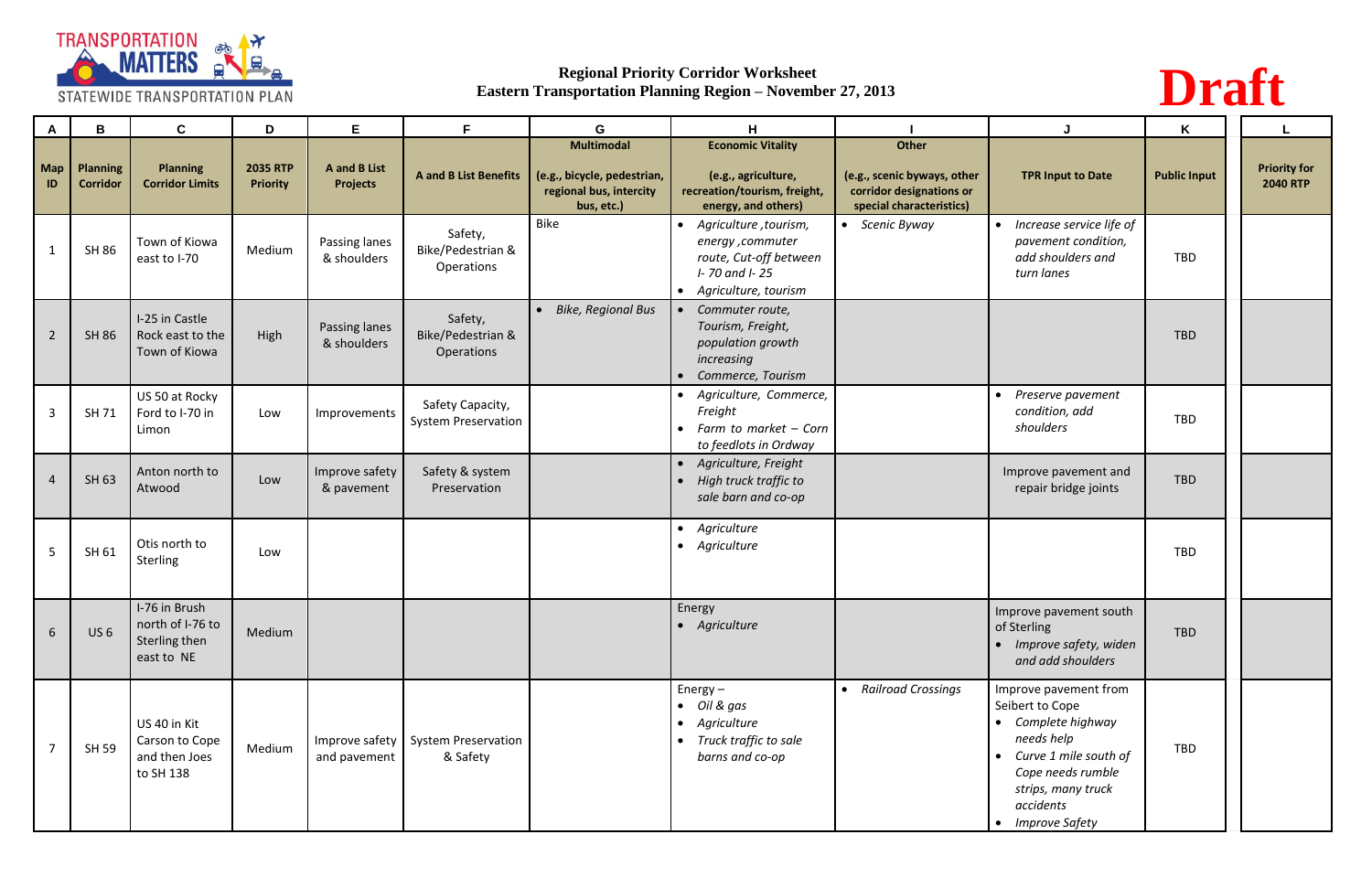

| A                | B                                  | $\mathbf c$                                                                                      | D                                  | E                                                               | F.                                                                                  | G                                                                                         | H                                                                                                                                                                                                                                                                                                                                                                 |                                                                                                           |                                                                                                                                                                                                                                                                                                                                             | K                   |                                        |
|------------------|------------------------------------|--------------------------------------------------------------------------------------------------|------------------------------------|-----------------------------------------------------------------|-------------------------------------------------------------------------------------|-------------------------------------------------------------------------------------------|-------------------------------------------------------------------------------------------------------------------------------------------------------------------------------------------------------------------------------------------------------------------------------------------------------------------------------------------------------------------|-----------------------------------------------------------------------------------------------------------|---------------------------------------------------------------------------------------------------------------------------------------------------------------------------------------------------------------------------------------------------------------------------------------------------------------------------------------------|---------------------|----------------------------------------|
| <b>Map</b><br>ID | <b>Planning</b><br><b>Corridor</b> | <b>Planning</b><br><b>Corridor Limits</b>                                                        | <b>2035 RTP</b><br><b>Priority</b> | <b>A</b> and <b>B</b> List<br><b>Projects</b>                   | <b>A and B List Benefits</b>                                                        | <b>Multimodal</b><br>(e.g., bicycle, pedestrian,<br>regional bus, intercity<br>bus, etc.) | <b>Economic Vitality</b><br>(e.g., agriculture,<br>recreation/tourism, freight,<br>energy, and others)                                                                                                                                                                                                                                                            | <b>Other</b><br>(e.g., scenic byways, other<br>corridor designations or<br>special characteristics)       | <b>TPR Input to Date</b>                                                                                                                                                                                                                                                                                                                    | <b>Public Input</b> | <b>Priority for</b><br><b>2040 RTP</b> |
| 8                | <b>US40</b>                        | Town of Kit<br>Carson east to<br>Kansas                                                          | Low                                |                                                                 |                                                                                     |                                                                                           | Energy- Oil & gas                                                                                                                                                                                                                                                                                                                                                 | Energy; High Plains<br>Highway                                                                            | High energy impact<br>will require high<br>maintenance                                                                                                                                                                                                                                                                                      | <b>TBD</b>          |                                        |
| 9                | <b>US 385</b>                      | <b>High Plains</b><br>Corridor<br>Connector:<br>from Cheyenne<br>Wells north to<br>NE state line | High                               | Improve<br>intersection;<br>Add passing<br>lanes &<br>shoulders | Safety, Capacity,<br>Bike/Pedestrian,<br>Operations &<br><b>System Preservation</b> | Bike                                                                                      | Agriculture, Commerce<br>• Energy production,<br>Recreation<br>Energy<br>$\bullet$<br>Connector for five<br>county seats<br><b>Part of National</b><br>$\bullet$<br>Highway that extends<br>from Mexico to Canada<br>Energy<br>$\bullet$<br>Agriculture - field to<br>storage; cattle to<br>market<br>Oversize loads -with<br>agriculture and energy<br>machinery | High Plains Highway,<br>Development, &<br>Management Plan;<br>Energy                                      | Add turn lanes &lower<br>$\bullet$<br>speed limit to 30 mph<br>between Burlington<br>and <i>1</i> 70<br>Improve safety<br>Add shoulders<br>Poor pavement<br>$\bullet$<br>condition north from<br>stop light to railroad<br>tracks in Phillips Count<br>Improve safety<br>$\bullet$<br>Road is too narrow<br>Railroad crossings<br>$\bullet$ | <b>TBD</b>          |                                        |
| 10               | <b>US 287</b>                      | Oklahoma<br>north to US 40<br>in Kit Carson<br>to Limon                                          | High                               |                                                                 |                                                                                     |                                                                                           | Agriculture, Commerce<br>Freight, energy, tourism $\vert \bullet \vert$<br>Energy, freight,<br>interstate and<br>international tourism,<br>commerce, freight,<br>Agriculture                                                                                                                                                                                      | Ports to Plains Corridor<br><b>High Priority NHS,</b><br>Freight Corridor of<br>Statewide<br>Significance | Expand to 4 lanes<br>• Impact from energy<br>production will require<br>high maintenance                                                                                                                                                                                                                                                    | <b>TBD</b>          |                                        |
| 11               | <b>US 24</b>                       | Colorado<br>Springs<br>northeast to I-<br>70 in Limon                                            | High                               |                                                                 |                                                                                     |                                                                                           | Agriculture, freight,<br>tourism                                                                                                                                                                                                                                                                                                                                  |                                                                                                           | Pavement<br>$\bullet$<br>preservation, Add<br>shoulders, passing<br>and turn lanes                                                                                                                                                                                                                                                          | TBD                 |                                        |
| 12               | <b>US 24</b>                       | I-70 in Seibert<br>east to Kansas<br>State Line                                                  | Medium                             |                                                                 |                                                                                     |                                                                                           | Agriculture & energy<br>• Agriculture                                                                                                                                                                                                                                                                                                                             |                                                                                                           | Need turn lane east of<br>$\bullet$<br><b>Burlington at pumping</b><br>station                                                                                                                                                                                                                                                              | <b>TBD</b>          |                                        |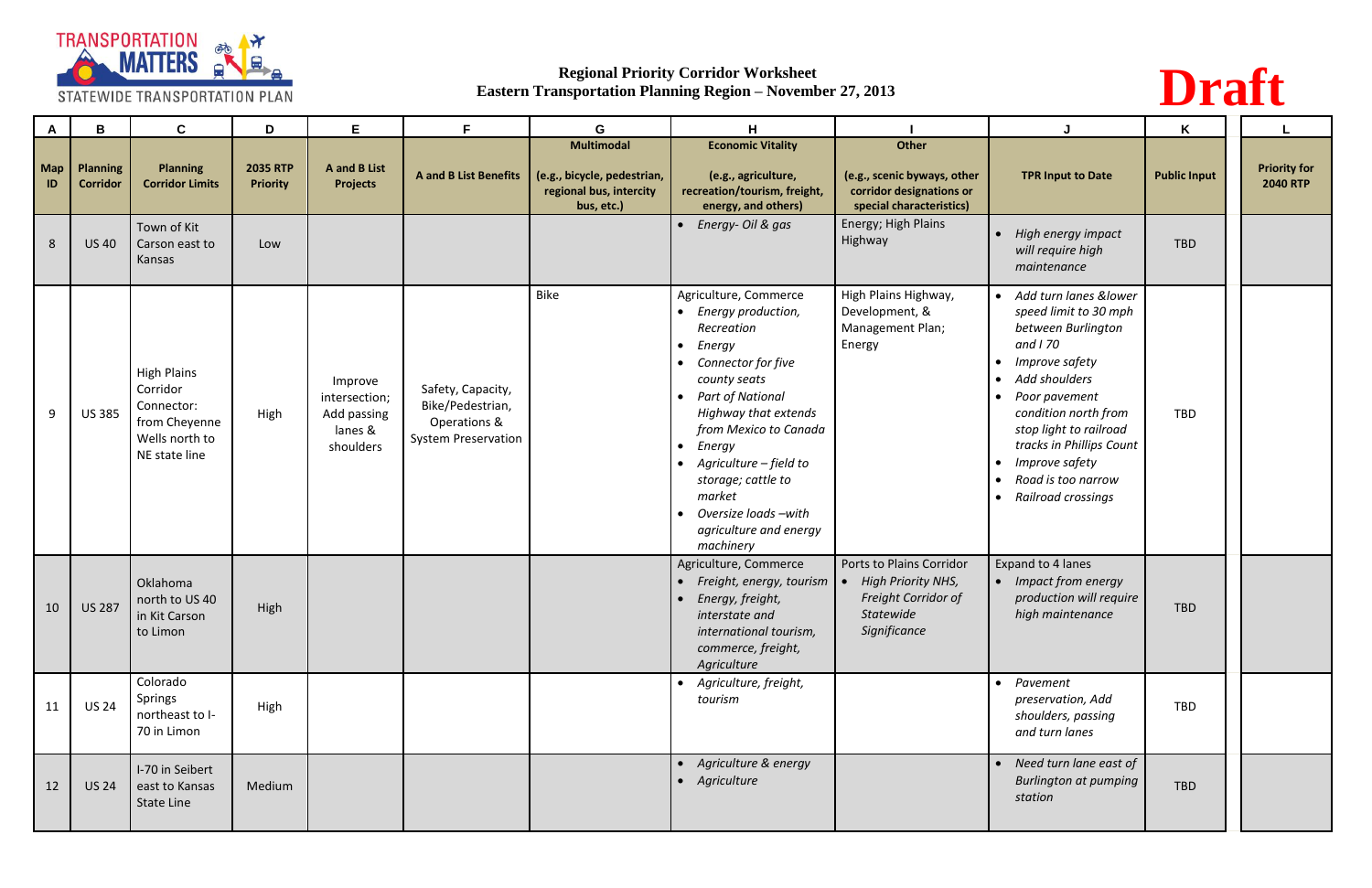

| $\mathsf{A}$ | B                                  | $\mathbf c$                                             | D                                  | E                                             | F                                              | G                                                                                         | H.                                                                                                               |                                                                                                        |                                                                                                                                                                                                                                 | K                   | L                                      |
|--------------|------------------------------------|---------------------------------------------------------|------------------------------------|-----------------------------------------------|------------------------------------------------|-------------------------------------------------------------------------------------------|------------------------------------------------------------------------------------------------------------------|--------------------------------------------------------------------------------------------------------|---------------------------------------------------------------------------------------------------------------------------------------------------------------------------------------------------------------------------------|---------------------|----------------------------------------|
| Map<br>ID    | <b>Planning</b><br><b>Corridor</b> | <b>Planning</b><br><b>Corridor Limits</b>               | <b>2035 RTP</b><br><b>Priority</b> | <b>A</b> and <b>B</b> List<br><b>Projects</b> | <b>A and B List Benefits</b>                   | <b>Multimodal</b><br>(e.g., bicycle, pedestrian,<br>regional bus, intercity<br>bus, etc.) | <b>Economic Vitality</b><br>(e.g., agriculture,<br>recreation/tourism, freight,<br>energy, and others)           | Other<br>(e.g., scenic byways, other<br>corridor designations or<br>special characteristics)           | <b>TPR Input to Date</b>                                                                                                                                                                                                        | <b>Public Input</b> | <b>Priority for</b><br><b>2040 RTP</b> |
| 13           | 176                                | US 85 East to<br>Nebraska                               | High                               | Pavement<br>Improvements                      | <b>System Preservation</b><br>& Safety         | <b>Regional Bus</b>                                                                       | Agriculture, commerce,<br>energy<br>• Freight<br>• Tourism                                                       | Gateway to Colorado                                                                                    | Concrete reconstruction<br>from Washington CL to<br>Atwood and between<br><b>Sterling and Crook</b><br>Need new pavement<br>$\bullet$<br>between Sterling and<br>Brush - very rough<br>road                                     | <b>TBD</b>          |                                        |
| 14           | SH 94                              | East side of<br>Colorado<br>Springs to US<br>40/ US 287 | Low                                |                                               |                                                |                                                                                           | Agriculture, energy,<br>freight, wind, oversize<br>loads                                                         |                                                                                                        | Improve pavement from<br>MP 35 to MP 86<br>Pavement<br>$\bullet$<br>preservation                                                                                                                                                | <b>TBD</b>          |                                        |
| 15           | SH 71                              | I-70 Limon<br>north to<br>Nebraska State<br>Line        | High                               | Improvements                                  | Safety Capacity,<br><b>System Preservation</b> |                                                                                           | Agriculture, Commerce<br>Energy, tourism, freight<br>Energy, tourism<br>$\bullet$<br>Oil, gas, wind<br>$\bullet$ | <b>Heartland Expressway</b><br>• High Priority on<br>NHS, Freight<br>Corridor of State<br>Significance | Expand to super 2 from<br>Limon to Morgan County<br>Line<br>Add shoulders,<br>$\bullet$<br>passing and turn lanes<br>High priority corridor<br>$\bullet$<br>High energy impact<br>$\bullet$<br>will require high<br>maintenance | <b>TBD</b>          |                                        |
| $\vert$ 16   | SH 113                             | SH 138 to<br>Sidney, Neb.                               | Low                                |                                               |                                                |                                                                                           | • Agriculture                                                                                                    |                                                                                                        |                                                                                                                                                                                                                                 | <b>TBD</b>          |                                        |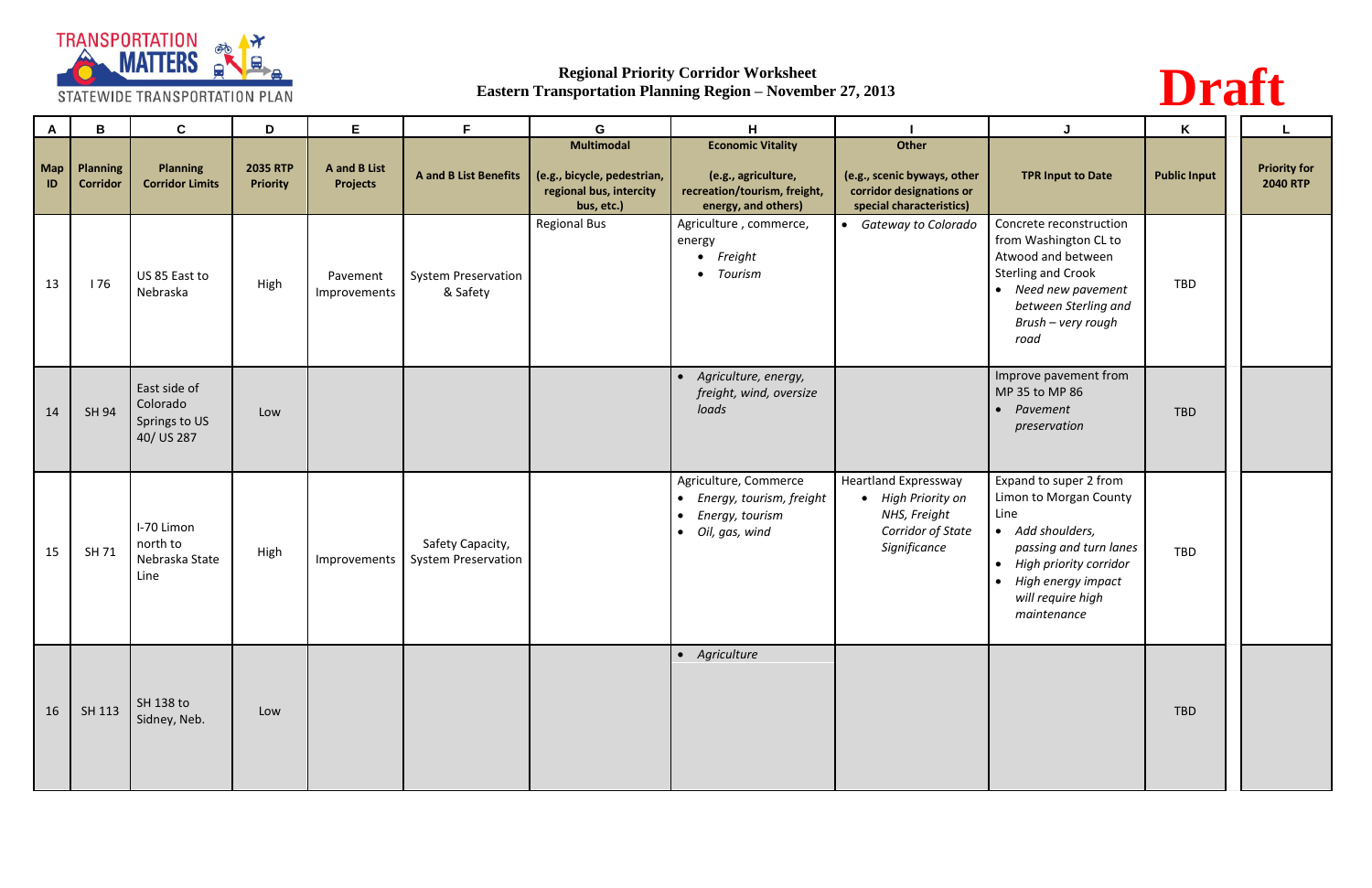

| $\mathbf{A}$ | $\mathbf B$                        | $\mathbf c$                                                     | D                                  | E.                                             | F.                                     | G                                                                                         | H                                                                                                              |                                                                                              |                                                                                                                                                                                                                                                                                                                              | K                   |                                        |
|--------------|------------------------------------|-----------------------------------------------------------------|------------------------------------|------------------------------------------------|----------------------------------------|-------------------------------------------------------------------------------------------|----------------------------------------------------------------------------------------------------------------|----------------------------------------------------------------------------------------------|------------------------------------------------------------------------------------------------------------------------------------------------------------------------------------------------------------------------------------------------------------------------------------------------------------------------------|---------------------|----------------------------------------|
| Map<br>ID    | <b>Planning</b><br><b>Corridor</b> | <b>Planning</b><br><b>Corridor Limits</b>                       | <b>2035 RTP</b><br><b>Priority</b> | <b>A</b> and <b>B</b> List<br><b>Projects</b>  | <b>A and B List Benefits</b>           | <b>Multimodal</b><br>(e.g., bicycle, pedestrian,<br>regional bus, intercity<br>bus, etc.) | <b>Economic Vitality</b><br>(e.g., agriculture,<br>recreation/tourism, freight,<br>energy, and others)         | Other<br>(e.g., scenic byways, other<br>corridor designations or<br>special characteristics) | <b>TPR Input to Date</b>                                                                                                                                                                                                                                                                                                     | <b>Public Input</b> | <b>Priority for</b><br><b>2040 RTP</b> |
| 17           | SH 138                             | SH 6 in Sterling<br>northeast to<br>Interstate 80 in<br>Neb     | Medium                             |                                                |                                        |                                                                                           | • Agriculture                                                                                                  | Scenic Byway                                                                                 | Need traffic control<br>$\bullet$<br>for emergency<br>vehicles entering the<br>highway<br>Need deer crossing<br>$\bullet$<br>signs on both sides of<br>the draw north of US<br>385<br>Need speed limit signs<br>$\bullet$<br>& lights in towns in<br>Sedgwick County<br>Need hospital signs on<br>$\bullet$<br>Interstate 76 | TBD                 |                                        |
| 18           | <b>SH 14</b>                       | Weld/Logan<br><b>County Line</b><br>east to I-76 in<br>Sterling | Medium                             | Improve<br>pavement &<br>straighten S<br>curve | <b>System Preservation</b><br>& Safety |                                                                                           | Energy<br>$\bullet$<br>• Agriculture                                                                           | Scenic Byway                                                                                 | Resurface West Main St.<br>in Sterling, Improve<br>pavement MP 218 to MP<br>225 and MP 188 to MP<br>203, Straighten S curve                                                                                                                                                                                                  | TBD                 |                                        |
| 19           | <b>SH 23</b>                       | Holyoke east to<br>Nebraska                                     | Low                                | Pavement<br>Improvements                       | <b>System Preservation</b><br>& Safety |                                                                                           | • Agriculture<br>• Grain haulers<br>• New train loading<br>facility in 2014<br>• Freight $-$ farm to<br>market | New train loading<br>$\bullet$<br>facility at Holyoke will<br>increase grain traffic         | Improve pavement from<br>MP 0 to MP 17<br>Need total pavement<br>reconstruction<br>Turn lanes needed for<br>$\bullet$<br>new rail facility<br>Widen and add<br>$\bullet$<br>shoulders-in the Town<br>of Holyoke<br>• Railroad crossings                                                                                      | TBD                 |                                        |